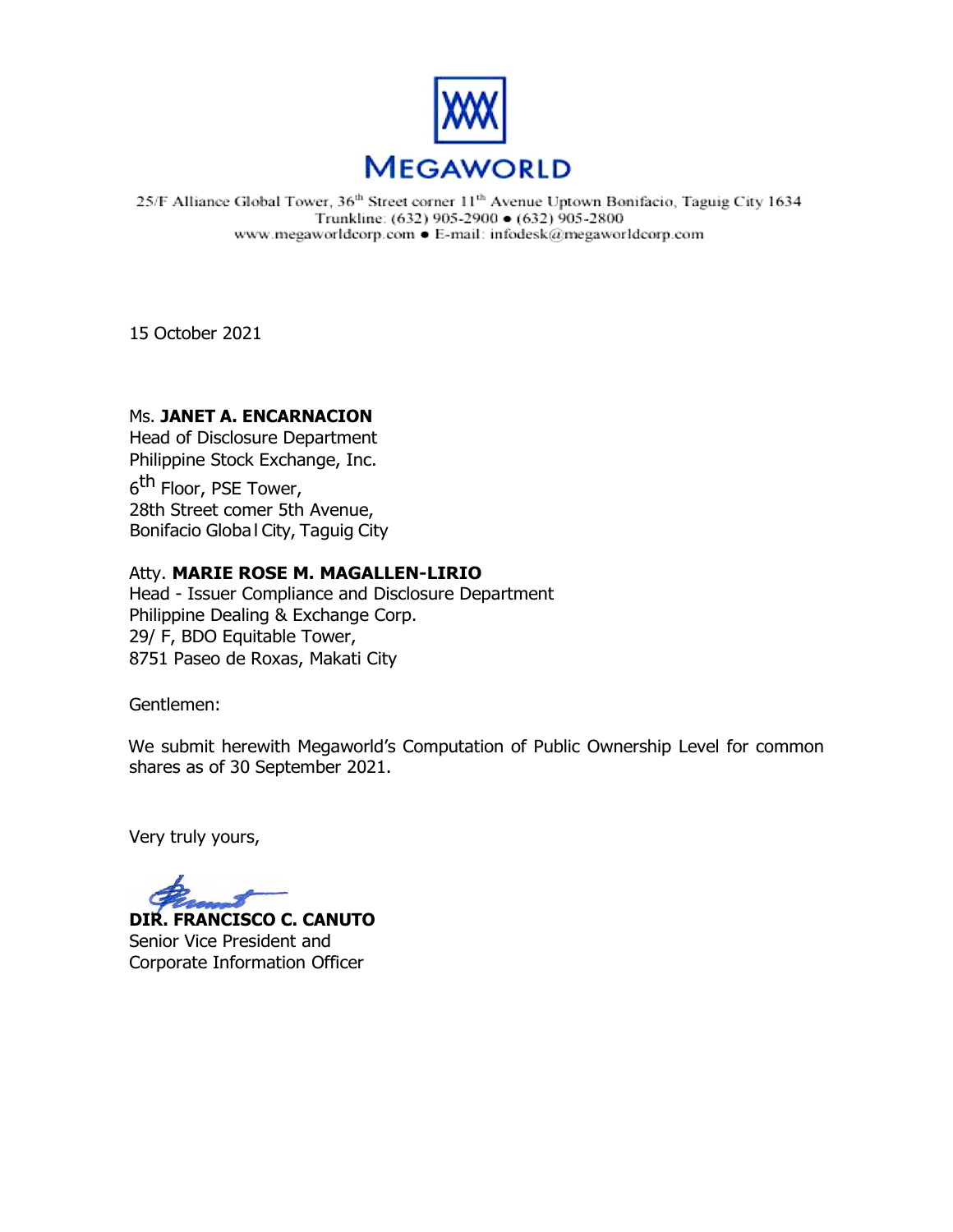The PSE makes no representation on the accuracy, validity, correctness and completeness of the information stated in the respective PORs of listed companies. The PSE shall use the information contained in the POR submitted by the company in computing a company's weight in the index and this may be updated or adjusted consistent with the policy of the Exchange in managing the PSEi and sector indices.



# **Megaworld Corporation MEG**

**PSE Disclosure Form POR-1 - Public Ownership Report Reference: Amended Rule on Minimum Public Ownership**

### **Report Type**

**D** Monthly

■ Quarterly

**D** Others

**Report Date** Sep 30, 2021

#### **Computation of Public Ownership**

| Number of Issued and<br>Outstanding<br><b>Common Shares</b>               | 32,370,865,872 |
|---------------------------------------------------------------------------|----------------|
| <b>Less: Number of</b><br><b>Treasury</b><br><b>Common Shares, if any</b> | 507,576,000    |
| Number of Outstanding 31,863,289,872<br><b>Common Shares</b>              |                |

## **Less :**

#### **A. Directors**

| <b>Name</b>         | <b>Direct</b> | <b>Indirect</b> | Total direct & indirect shares | % to Total Outstanding Shares |
|---------------------|---------------|-----------------|--------------------------------|-------------------------------|
| Andrew L. Tan       |               |                 |                                |                               |
| Jesus B. Varela     |               |                 |                                |                               |
| Cresencio P. Aquino |               |                 |                                |                               |
| Katherine L. Tan    | 1,891,632     |                 | 1,891,632                      |                               |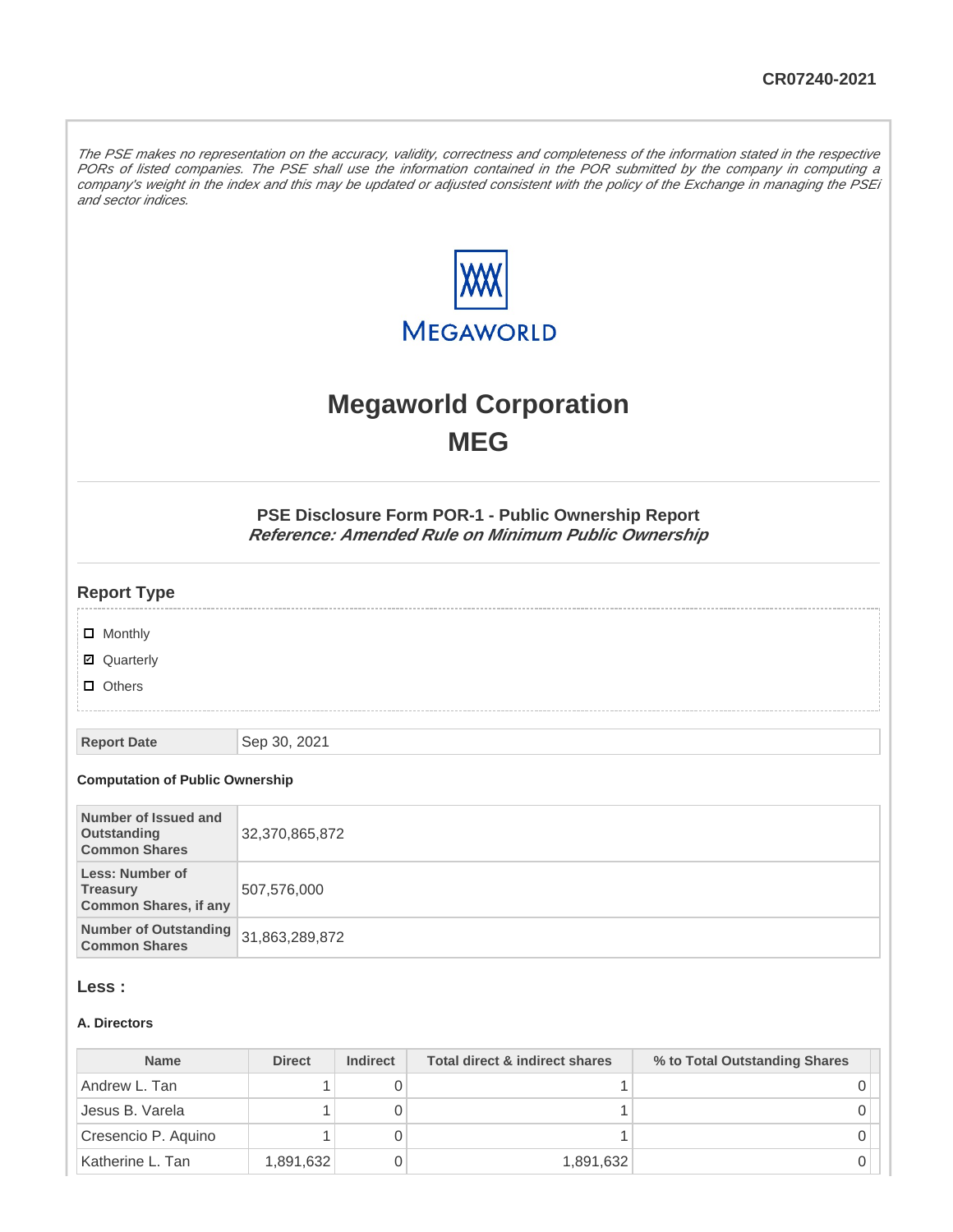| Enrique Santos L. Sy | 80,553    |         | 80.553    |  |
|----------------------|-----------|---------|-----------|--|
| Kingson U. Sian      |           | 612.500 | 612.501   |  |
| Roberto S. Guevara   |           |         |           |  |
|                      | 1,972,190 | 612.500 | 2,584,690 |  |

## **B. Officers**

| <b>Name</b>                  | <b>Direct</b> | <b>Indirect</b> | <b>Total direct &amp; indirect shares</b> | % to Total Outstanding Shares |
|------------------------------|---------------|-----------------|-------------------------------------------|-------------------------------|
| Lourdes T. Gutierrez-Alfonso | 806,271       | 167,973         | 974,244                                   | 0                             |
| Kevin Andrew L. Tan          | 0             | 367,205         | 367,205                                   |                               |
| Francisco C. Canuto          | 369,054       | 0               | 369,054                                   | 0                             |
| Giovanni C. Ng               | 0             | 0               | 0                                         | 0                             |
| Philipps C. Cando            | 0             | 0               | 0                                         | 0                             |
| Maria Victoria M. Acosta     | 0             | 0               | 0                                         | 0                             |
| Noli D. Hernandez            | 0             | $\Omega$        | $\Omega$                                  | 0                             |
| Maria Carla T. Uykim         | 0             | 0               | 0                                         | 0                             |
| Rafael Antonio S. Perez      | 0             | 0               | $\mathbf 0$                               | 0                             |
| Graham M. Coates             | 0             | 0               | 0                                         | 0                             |
| Jennifer L. Romualdez        | $\Omega$      | 0               | $\Omega$                                  | 0                             |
| Kimberly Hazel A. Sta. Maria | $\Omega$      | $\Omega$        | $\Omega$                                  | O                             |
| Cherryll B. Sereno           | 0             | 0               | 0                                         | 0                             |
| Anna Michelle T. Llovido     | 0             | 0               | $\Omega$                                  | 0                             |
| Nelileen S. Baxa             | $\Omega$      | $\Omega$        | $\Omega$                                  | 0                             |
|                              | 1,175,325     | 535,178         | 1,710,503                                 | 0                             |

## **C. Principal/Substantial Stockholders**

| <b>Name</b>                     | <b>Direct</b>             | <b>Indirect</b> | <b>Total direct &amp; indirect</b><br>shares | % to Total Outstanding<br><b>Shares</b> |
|---------------------------------|---------------------------|-----------------|----------------------------------------------|-----------------------------------------|
| Alliance Global Group, Inc.     | 14,310,483,058 80,361,000 |                 | 14,390,844,058                               | 45.16                                   |
| New Town Land Partners,<br>Inc. | 5,668,530,324             | 0               | 5,668,530,324                                | 17.79                                   |
|                                 | 19,979,013,382            | 80,361,000      | 20,059,374,382                               | 62.95                                   |

#### **D. Affiliates**

| <b>Name</b>                        | <b>Direct</b> |   |               | Indirect Total direct & indirect shares \% to Total Outstanding Shares |
|------------------------------------|---------------|---|---------------|------------------------------------------------------------------------|
| Richmonde Hotel Group Int. Limited | 420,000,000   |   | 420,000,000   | 1.32                                                                   |
| First Centro, Inc.                 | 873,012,500   | 0 | 873,012,500   | 2.74                                                                   |
| Megaworld Cebu Properties, Inc.    | 143,000,000   | 0 | 143,000,000   | 0.45                                                                   |
|                                    | 1,436,012,500 | 0 | 1,436,012,500 | 4.51                                                                   |

## **E. Government**

| <b>Name</b> | <b>Direct</b> | <b>Indirect</b> | Total direct & indirect shares | % to Total Outstanding Shares |  |
|-------------|---------------|-----------------|--------------------------------|-------------------------------|--|
| <b>NONE</b> |               |                 |                                |                               |  |
|             |               |                 |                                |                               |  |

#### **F. Banks**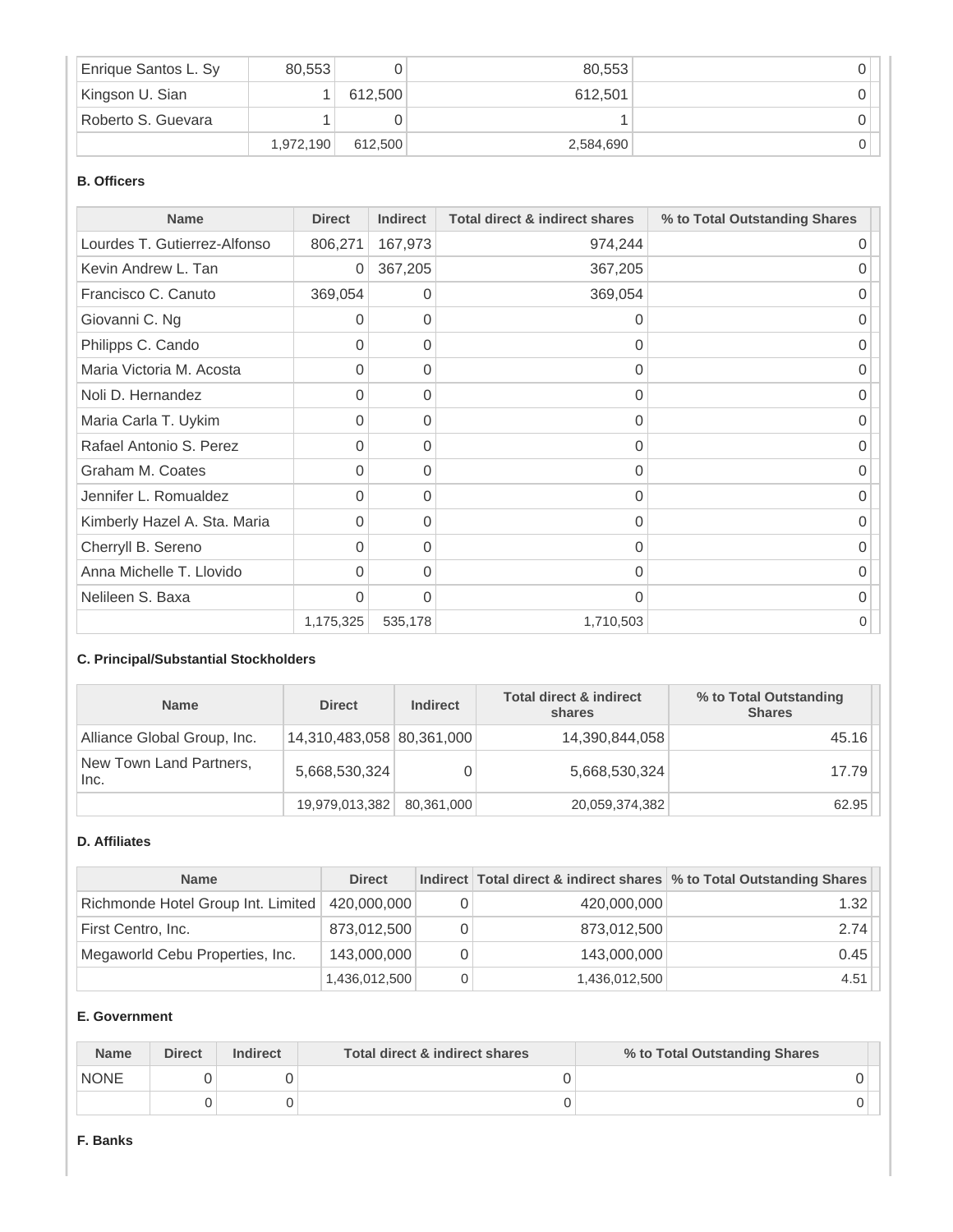| <b>Name</b> | <b>Direct</b> | <b>Indirect</b> | Total direct & indirect shares | % to Total Outstanding Shares |
|-------------|---------------|-----------------|--------------------------------|-------------------------------|
| <b>NONE</b> |               |                 |                                |                               |
|             |               |                 |                                |                               |

# **G. Employees**

| <b>Name</b> | <b>Direct</b> | <b>Indirect</b> | Total direct & indirect shares | % to Total Outstanding Shares |  |
|-------------|---------------|-----------------|--------------------------------|-------------------------------|--|
| <b>NONE</b> |               |                 |                                |                               |  |
|             |               |                 |                                |                               |  |

# **H. Lock-Up Shares**

| <b>Name</b> | <b>Direct</b> | <b>Indirect</b> | Total direct & indirect shares | % to Total Outstanding Shares |
|-------------|---------------|-----------------|--------------------------------|-------------------------------|
| <b>NONE</b> |               |                 |                                |                               |
|             |               |                 |                                |                               |

#### **I. Others**

|                                                    |                     |                                                                    | % to Total Outstanding Shares                      |  |  |  |
|----------------------------------------------------|---------------------|--------------------------------------------------------------------|----------------------------------------------------|--|--|--|
| 0                                                  | 0                   | $\boldsymbol{0}$                                                   | $\mathbf 0$                                        |  |  |  |
| $\overline{0}$                                     | $\mathbf 0$         | 0                                                                  | 0                                                  |  |  |  |
| <b>Number of Listed</b><br><b>Common Shares</b>    |                     |                                                                    |                                                    |  |  |  |
| <b>Total Number of</b><br><b>Non-Public Shares</b> |                     |                                                                    |                                                    |  |  |  |
| by the Public                                      |                     |                                                                    |                                                    |  |  |  |
| <b>Public Ownership</b>                            | 32.525              |                                                                    |                                                    |  |  |  |
|                                                    |                     |                                                                    |                                                    |  |  |  |
|                                                    |                     |                                                                    |                                                    |  |  |  |
|                                                    |                     |                                                                    |                                                    |  |  |  |
|                                                    |                     |                                                                    |                                                    |  |  |  |
|                                                    |                     | Anna Michelle Llovido                                              |                                                    |  |  |  |
| <b>Designation</b>                                 |                     | <b>Corporate Secretary</b>                                         |                                                    |  |  |  |
|                                                    | Filed on behalf by: | <b>Total Number of Shares</b><br><b>Other Relevant Information</b> | 32,370,865,872<br>21,499,682,075<br>10,363,607,797 |  |  |  |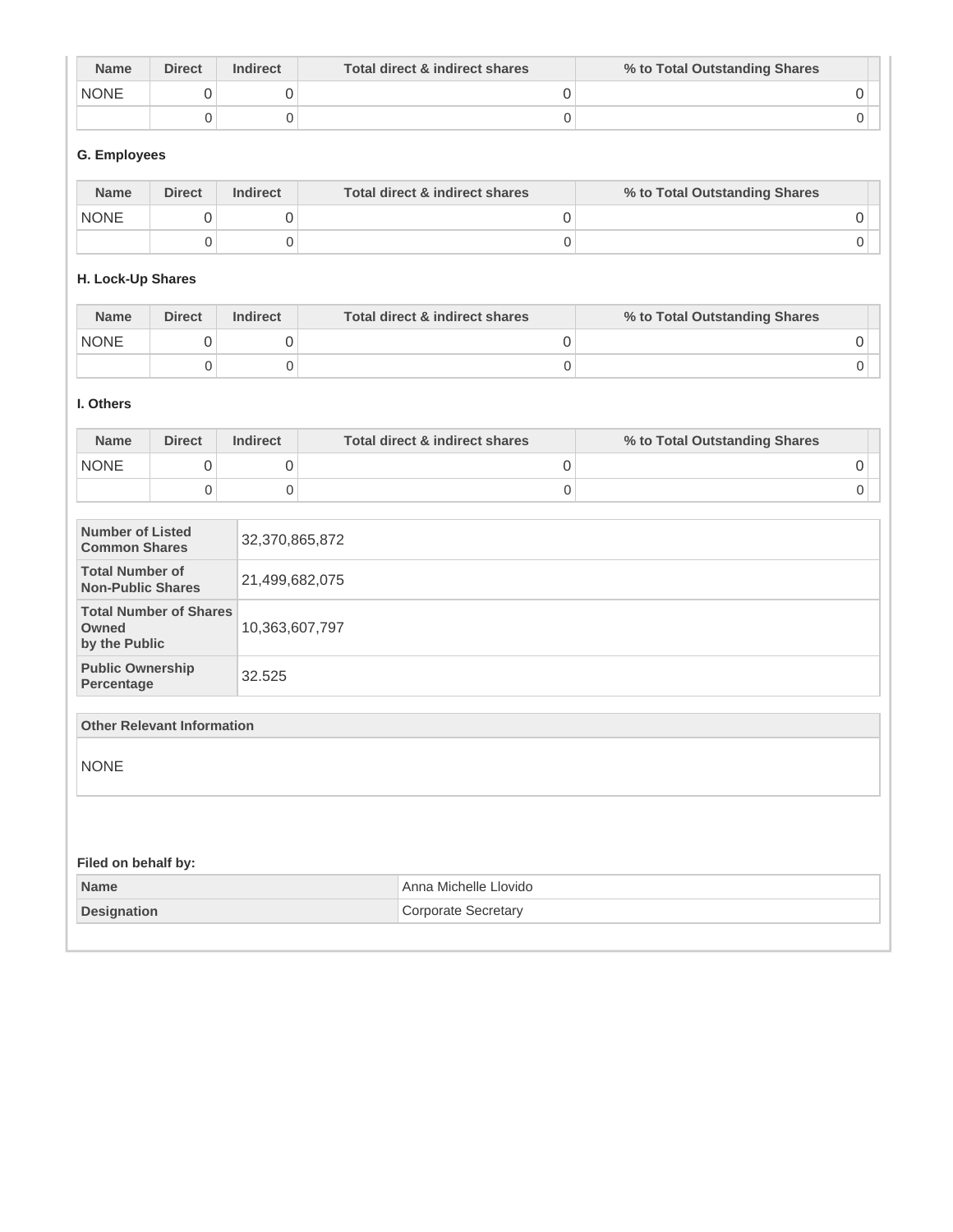#### **MEGAWORLD CORPORATION Computation of Public Ownership Level as of 30 September 2021**

Number of Issued Common Shares **32,37** Less: Number of Treasury Shares Less: Number of Issued and Outstanding Common Shares

| 32,370,865,872 |  |
|----------------|--|
| 507,576,000    |  |
| 31,863,289,872 |  |

| ∟∪∪.                                                                                                                                           | % to total<br><b>Outstanding Common</b><br><b>Shares</b> | Number<br>of Common<br><b>Shares</b> |           |
|------------------------------------------------------------------------------------------------------------------------------------------------|----------------------------------------------------------|--------------------------------------|-----------|
| <b>Directors</b>                                                                                                                               |                                                          |                                      |           |
| <b>Chairman Andrew L. Tan</b>                                                                                                                  | 0.00000000%                                              | 1                                    |           |
| Dir. Jesus B. Varela                                                                                                                           | 0.00000000%                                              | 1                                    |           |
| Dir. Cresencio P. Aquino                                                                                                                       | 0.00000000%                                              | 1                                    |           |
|                                                                                                                                                |                                                          |                                      |           |
| Dir. Katherine L. Tan                                                                                                                          | 0.00593671%                                              | 1,891,632                            |           |
| Dir. Enrique Santos L. Sy                                                                                                                      | 0.00025281%                                              | 80,553                               |           |
| Dir. Kingson U. Sian                                                                                                                           | 0.00192228%                                              | 612,501                              |           |
| Dir. Roberto S. Guevara                                                                                                                        | 0.00000000%                                              | 1                                    |           |
| Sub-total                                                                                                                                      | 0.00811181%                                              |                                      | 2,584,690 |
| <b>Officers</b>                                                                                                                                |                                                          |                                      |           |
| Andrew L. Tan<br>President and Chief Exec. Officer                                                                                             | $(0.00000000\%)$                                         | (1)                                  |           |
| Kingson U. Sian<br><b>Executive Director</b>                                                                                                   | (0.00192224%)                                            | (612, 501)                           |           |
| Lourdes T. Gutierrez-Alfonso<br><b>Chief Operating Officer</b>                                                                                 | 0.00305758%                                              | 974,244                              |           |
| Kevin Andrew L. Tan                                                                                                                            | 0.00115244%                                              | 367,205                              |           |
| EVP and Chief Strategy Officer                                                                                                                 | 0.00115824%                                              |                                      |           |
| Francisco C. Canuto<br>SVP, Treasurer, Compliance Officer<br>Corp. Info. Officer and Chief Audit<br><b>Executive and Chief Finance Officer</b> |                                                          | 369,054                              |           |
| Giovanni C. Ng<br>SVP and Finance Director                                                                                                     | 0.00000000%                                              | 0                                    |           |
| Philipps C. Cando<br>Managing Director for Operations                                                                                          | 0.00000000%                                              | 0                                    |           |
| Maria Victoria M. Acosta<br>SVP for International Marketing                                                                                    | 0.00000000%                                              | 0                                    |           |
| Noli D. Hernandez<br>EVP for Sales and Marketing                                                                                               | 0.00000000%                                              | 0                                    |           |
| Maria Carla T. Uykim<br>Head of Corp. Advisory and<br>Division                                                                                 | 0.00000000%                                              | 0                                    |           |
| Rafael Antonio S. Perez<br>Head for HR and Corp. Admin. Div.                                                                                   | 0.00000000%                                              | 0                                    |           |
| <b>Graham M. Coates</b><br>Head of Megaworld Lifestyle Malls                                                                                   | 0.00000000%                                              | 0                                    |           |
| Jennifer L. Romualdez<br>Head of Operations Management                                                                                         | 0.00000000%                                              | 0                                    |           |
| Kimberly Hazel A. Sta. Maria<br>AVP for Corporate Comm. and<br><b>Advertising Division</b>                                                     | 0.00000000%                                              | 0                                    |           |
| Cherryll B. Sereno<br>Chief Risk Officer                                                                                                       | 0.00000000%                                              | 0                                    |           |
| Anna Michelle T. Llovido<br><b>Corporate Secretary</b>                                                                                         | 0.00000000%                                              | 0                                    |           |
| Nelileen S. Sawali<br>Asst. Corp. Secretary                                                                                                    | 0.00000000%                                              | 0                                    |           |
| Sub-total                                                                                                                                      | 0.00536826%                                              |                                      | 1,710,503 |